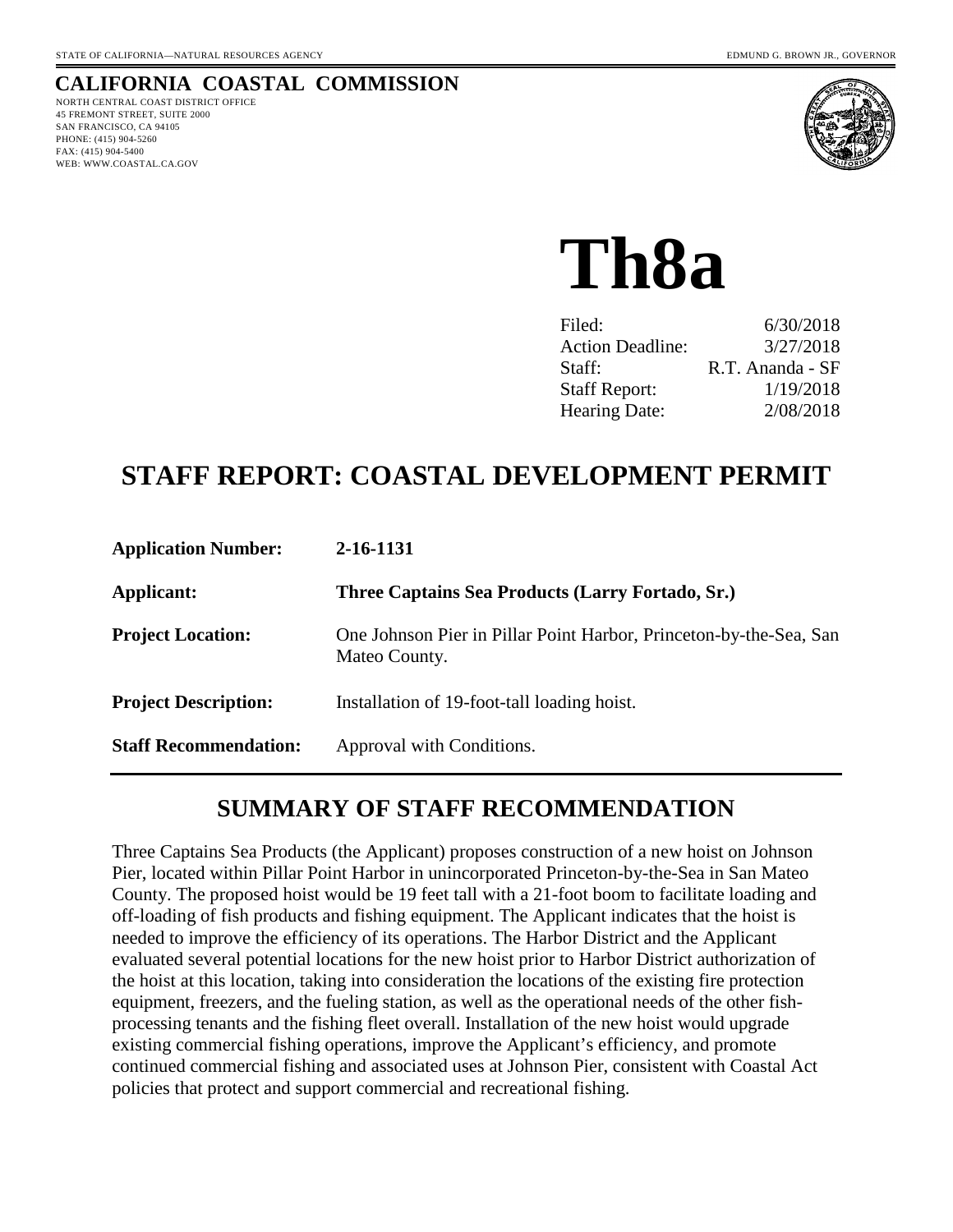#### 2-16-1131 (Three Captains Hoist)

At the same time, adjacent fishing operators on Johnson Pier have raised some concerns that congestion in the area would be increased due to the new hoist to their detriment. While the Commission takes these concerns seriously, the Harbor District thoughtfully considered all options to address their tenants' concerns, and ultimately decided that the hoist location was appropriate and would allow all of their tenants, including the Applicant, adequate services on the Pier. The District required the Applicant to prepare a Safety Plan to ensure the safety of individuals on the pier while the hoist is being operated, and ultimately decided against relocating a nearby work/impound dock that had raised some issues for nearby tenants. The Harbor District and its staff have indicated that it intends to monitor implementation of the Applicant's Safety Plan, and will continue to work with all existing Pier tenants to manage operations and traffic in the area to facilitate all tenants' operations once the new hoist is installed.

With respect to other issues, public access on Johnson Pier would not be affected by the proposed project, and will continue to be allowed subject to the same temporary restrictions (for safety reasons) that are currently associated with harbor activities. And to protect water quality and marine resources, staff recommends special conditions to ensure appropriate best management practices are applied during project construction to minimize and avoid potential impacts.

To sum up, staff believes that the installation and operation of the new hoist: a) would support Coastal Act priority coastal-dependent uses benefitting the commercial fishing industry; b) would not interfere with the public's ability to access the coast; and c) would maintain the biological productivity and water quality of adjacent coastal waters consistent with Coastal Act resource protection policies. In addition, issues regarding the effect of the hoist on competing fishing interests on Johnson Pier (and more broadly) have been resolved to the Harbor District's satisfaction, which is the appropriate arbiter of such issues in this case.

For these reasons, staff recommends approval of the CDP application with conditions. The motion and resolution to act on this recommendation are found on **Page 4** of this report.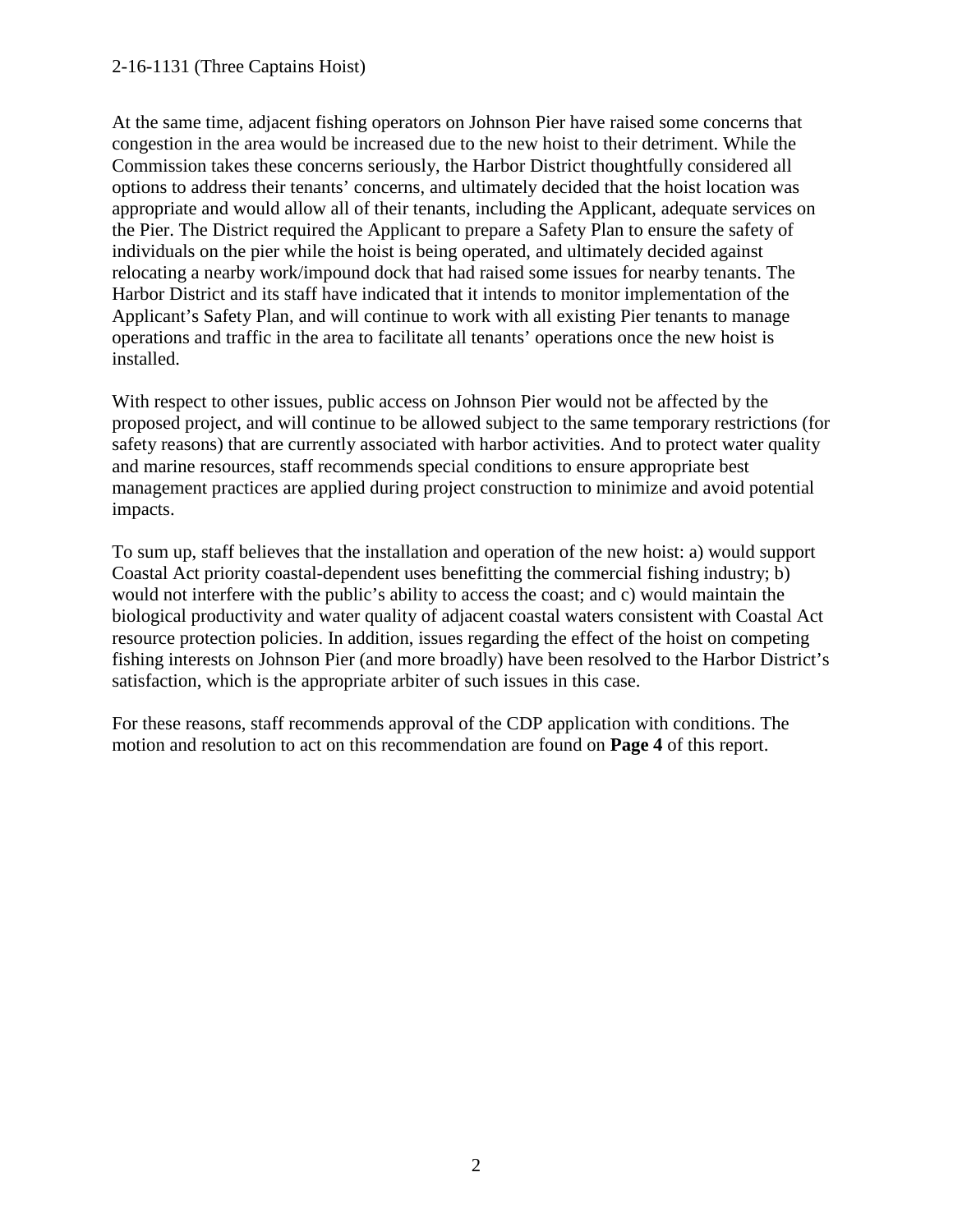# **TABLE OF CONTENTS**

### **APPENDICES**

Appendix A – Substantive File Documents

Appendix B – Staff Contact with Agencies and Groups

#### **[EXHIBITS](https://documents.coastal.ca.gov/reports/2018/2/th8a/th8a-2-2018-exhibits.pdf)**

Exhibit 1 – Location Map

[Exhibit 2 – Existing Site Photos](https://documents.coastal.ca.gov/reports/2018/2/th8a/th8a-2-2018-exhibits.pdf) 

[Exhibit 3 – Proposed Hoist Plan](https://documents.coastal.ca.gov/reports/2018/2/th8a/th8a-2-2018-exhibits.pdf) 

[Exhibit 4 – Harbor District Approval](https://documents.coastal.ca.gov/reports/2018/2/th8a/th8a-2-2018-exhibits.pdf) 

[Exhibit 5 – Public Access in Area](https://documents.coastal.ca.gov/reports/2018/2/th8a/th8a-2-2018-exhibits.pdf) 

[Exhibit 6 – Commercial Fishing Community Comments](https://documents.coastal.ca.gov/reports/2018/2/th8a/th8a-2-2018-exhibits.pdf)

[Exhibit 7 – California Fish and Game Commission August 16, 2017 Letter](https://documents.coastal.ca.gov/reports/2018/2/th8a/th8a-2-2018-exhibits.pdf)

[Exhibit 8 – Harbor District December 15, 2017 Letter](https://documents.coastal.ca.gov/reports/2018/2/th8a/th8a-2-2018-exhibits.pdf)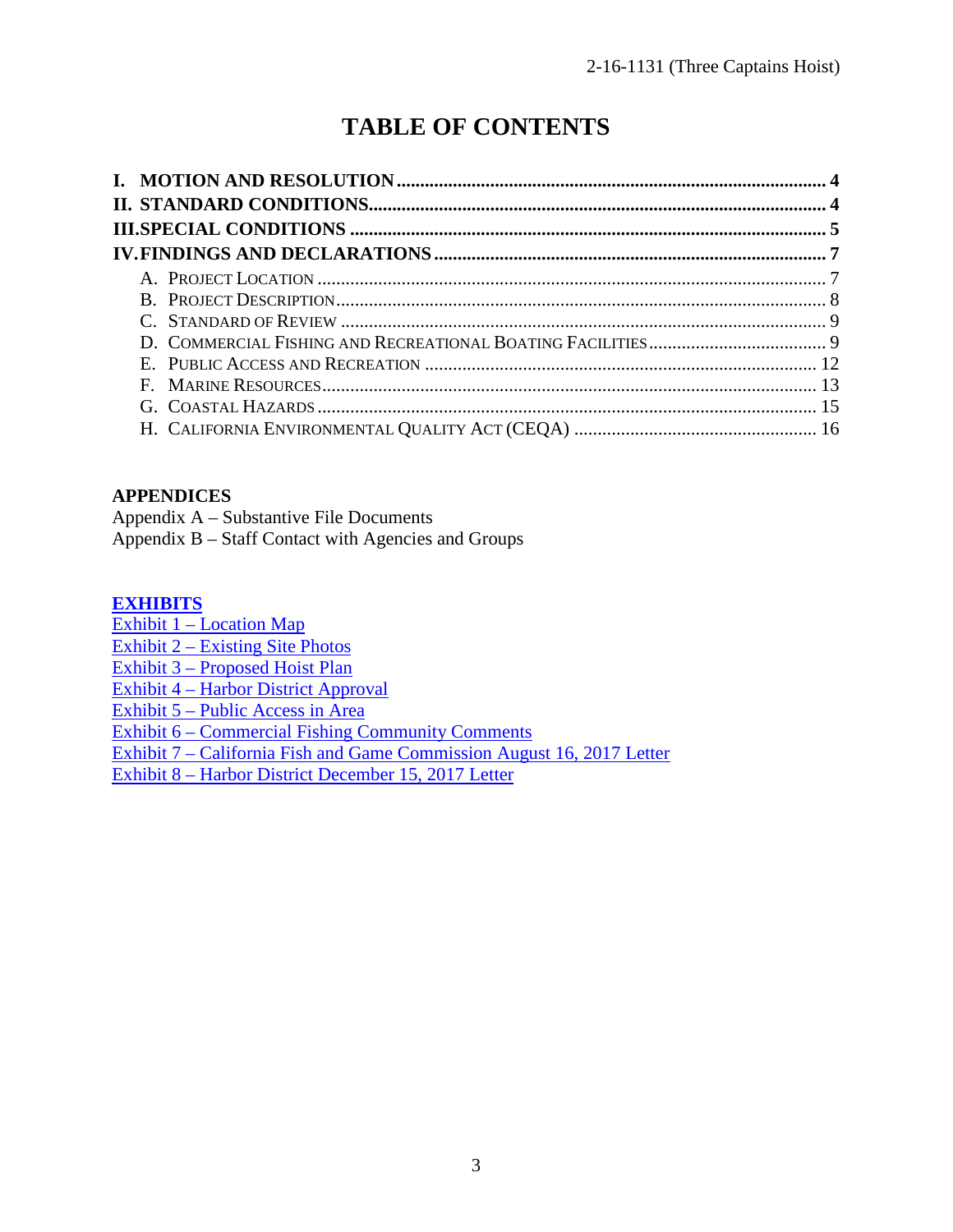# **I. MOTION AND RESOLUTION**

Staff recommends that the Commission, after public hearing, **approve** a coastal development permit for the proposed development. To implement this recommendation, staff recommends a **YES** vote on the following motion. Passage of this motion will result in approval of the CDP as conditioned and adoption of the following resolution and findings. The motion passes only by affirmative vote of a majority of the Commissioners present.

*Motion: I move that the Commission approve Coastal Development Permit Number 2- 16-1131 pursuant to the staff recommendation, and I recommend a yes vote.* 

*Resolution to Approve CDP: The Commission hereby approves Coastal Development Permit Number 2-16-1131 and adopts the findings set forth below on grounds that the development as conditioned will be in conformity with the policies of Chapter 3 of the Coastal Act. Approval of the permit complies with the California Environmental Quality Act because either 1) feasible mitigation measures and/or alternatives have been incorporated to substantially lessen any significant adverse effects of the development on the environment, or 2) there are no further feasible mitigation measures or alternatives that would substantially lessen any significant adverse impacts of the development on the environment.*

# **II. STANDARD CONDITIONS**

This permit is granted subject to the following standard conditions:

- 1. **Notice of Receipt and Acknowledgment**. The permit is not valid and development shall not commence until a copy of the permit, signed by the Permittee or authorized agent, acknowledging receipt of the permit and acceptance of the terms and conditions, is returned to the Commission office.
- 2. **Expiration.** If development has not commenced, the permit will expire two years from the date on which the Commission voted on the application. Development shall be pursued in a diligent manner and completed in a reasonable period of time. Application for extension of the permit must be made prior to the expiration date.
- 3. **Interpretation.** Any questions of intent of interpretation of any condition will be resolved by the Executive Director or the Commission.
- 4. **Assignment.** The permit may be assigned to any qualified person, provided assignee files with the Commission an affidavit accepting all terms and conditions of the permit.
- 5. **Terms and Conditions Run with the Land.** These terms and conditions shall be perpetual, and it is the intention of the Commission and the Permittee to bind all future owners and possessors of the subject property to the terms and conditions.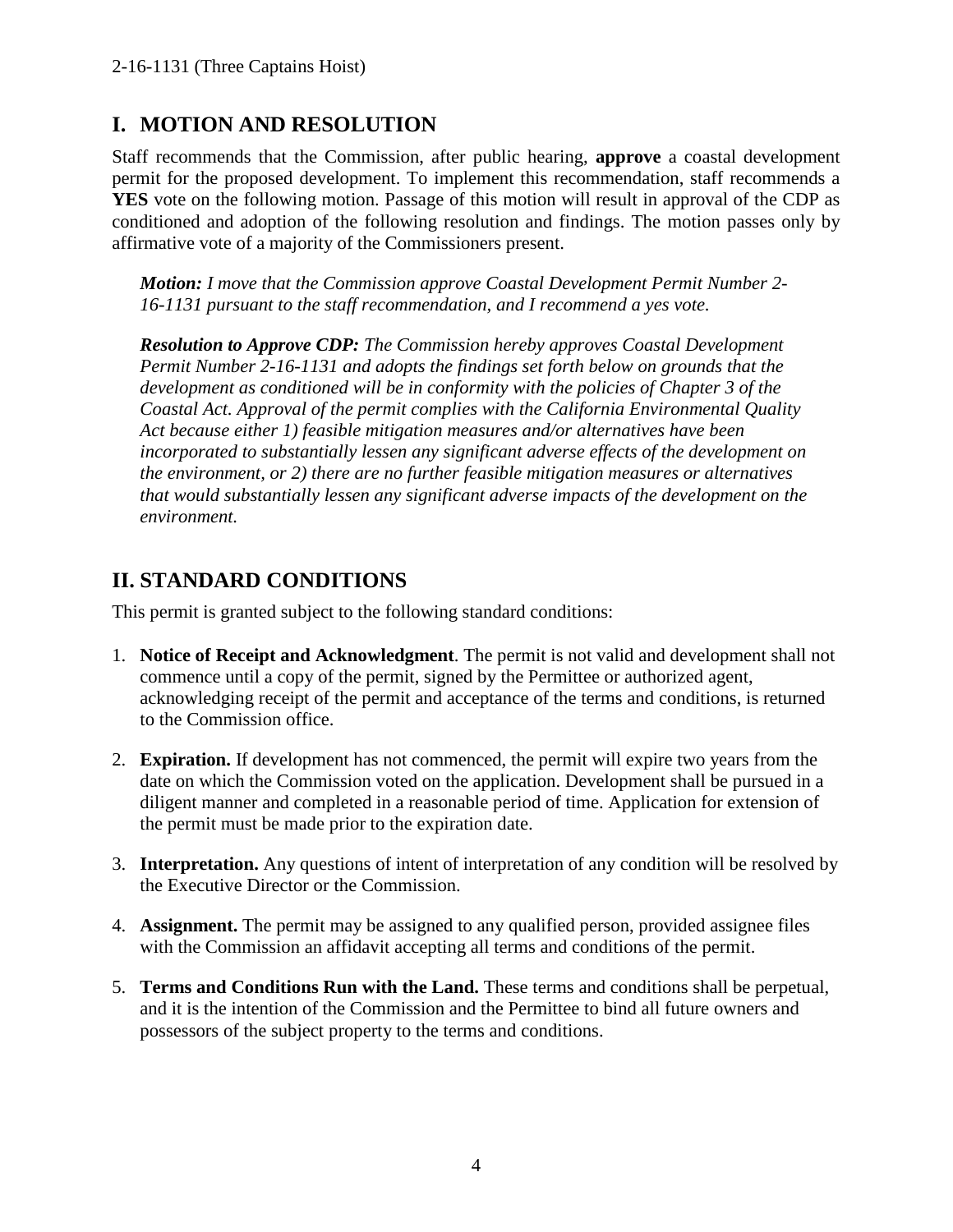## **III. SPECIAL CONDITIONS**

- **1. Construction Requirements.** The Permittee shall undertake construction in accordance with following construction requirements:
	- **(a) Protect Public Access.** Public access shall be protected and maximized during all construction, including by staging and storing construction equipment and materials (including debris) outside of the primary public access route along the main stem of the pier as depicted in **[Exhibit 5](https://documents.coastal.ca.gov/reports/2018/2/th8a/th8a-2-2018-exhibits.pdf)**. In addition, storage of construction equipment and materials shall occur in inland areas, and to the extent feasible, staging shall occur in inland areas. Construction, staging, and storage are prohibited outside of the defined project site as shown in project plans dated November 14, 2016.
	- **(b) Construction Areas.** All areas where construction activities or staging are to take place shall be minimized in order to have the least impact on public access, on commercial and recreational fishing activities, and on coastal and shoreline resources, including by using inland areas for staging and storing construction equipment and materials as feasible.
	- **(c) Construction Methods and Timing.** All methods to be used shall keep the construction areas separate from the ocean waters to the extent feasible and separate from public recreational use areas, including using unobtrusive fencing or equivalent measures to delineate construction areas.
	- **(d) Construction BMPs.** Construction BMPs shall be used during construction to protect coastal water quality and particular care shall be exercised to prevent foreign materials (e.g., construction scraps, chemicals, and other debris) from entering coastal waters, including through the use and application of all of the following:
		- 1. Silt fences, straw wattles, or equivalent apparatus, shall be installed at the perimeter of the construction site to prevent construction-related runoff or sediment from discharging to the ocean.
		- 2. Equipment washing, refueling, and servicing shall take place at inland locations at least 50 feet from the shoreline. All construction equipment shall be inspected and maintained at an off-site inland location to prevent leaks and spills of hazardous materials at the project site.
		- 3. The construction site shall maintain good construction housekeeping controls and procedures, including, at a minimum, clean up all leaks, drips, and other spills immediately; keep materials covered and out of the rain (including covering exposed piles of soil and wastes); dispose of all wastes properly, place trash receptacles on site for that purpose, and cover open trash receptacles during wet weather; and remove all construction debris from the site.
		- 4. All erosion and sediment controls shall be in place prior to the commencement of construction as well as at the end of each work day.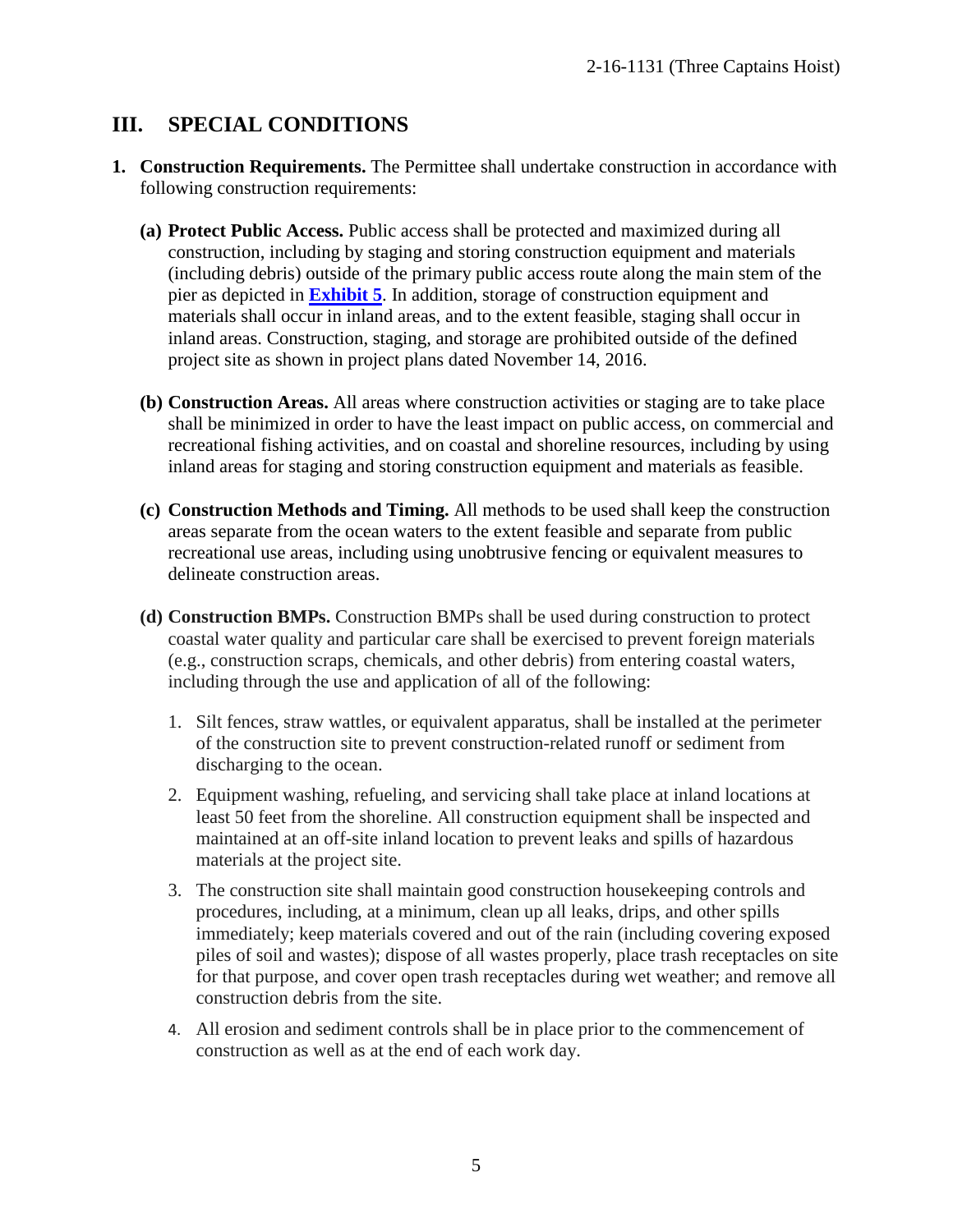- **(e) Manage Construction-Phase BMPs.** Appropriate protocols shall be implemented to manage all construction-phase BMPs, including installation and removal, ongoing operation, inspection, maintenance, and training, to protect coastal water quality.
- **(f) Construction Site Documents.** Copies of the signed CDP shall be maintained in a conspicuous location at the construction job site at all times, and such copies shall be available for public review on request. Prior to commencement of construction all persons involved with the construction shall be briefed on the content and meaning of the CDP, and that the CDP and construction site documents shall be available for public review on request.
- **(g) Construction Coordinator.** A construction coordinator shall be designated to be contacted during construction should questions arise regarding the construction (in case of both regular inquiries and emergencies), and that contact information, including address, phone number, and an e-mail address, for the duration of construction, is conspicuously posted at the job site where such contact information is readily visible from public viewing areas, along with indication that the construction coordinator should be contacted in the case of questions regarding the construction (in case of both regular inquiries and emergencies). The construction coordinator shall record the contact information (e.g., name, phone number, e-mail, etc.) and nature of all complaints received regarding the construction, and shall investigate complaints and take remedial action, if necessary, within 72 hours of receipt of the complaint or inquiry.
- **(h) Notification.** The Permittee shall notify planning staff of the Coastal Commission's North Central Coast District Office at least 3 working days in advance of commencement of construction, and immediately upon completion of construction.

Minor adjustments to the above construction requirements may be allowed by the Executive Director if such adjustments: (1) are deemed reasonable and necessary; and (2) do not adversely impact coastal resources. All requirements above shall be enforceable components of this CDP.

**2. Other Agency Review and Approval.** PRIOR TO COMMENCEMENT OF CONSTRUCTION, the Permittee shall submit to the Executive Director written evidence that all necessary permits, permissions, approvals, and authorizations for the approved project have been granted by all applicable agencies (including the Regional Water Quality Control Board, the California Department of Fish and Wildlife, and the California State Lands Commission) or evidence that no such permits, permissions, approvals, and authorizations are required. Any changes to the approved project required by these agencies shall be reported to the Executive Director. No changes to the approved project shall occur without a Commission amendment to this CDP unless the Executive Director determines that no amendment is legally necessary.

### **3. Assumption of Risk, Waiver of Liability, and Indemnity.**

**(a) Permittee Acknowledgement.** By acceptance of this CDP, the Permittee acknowledges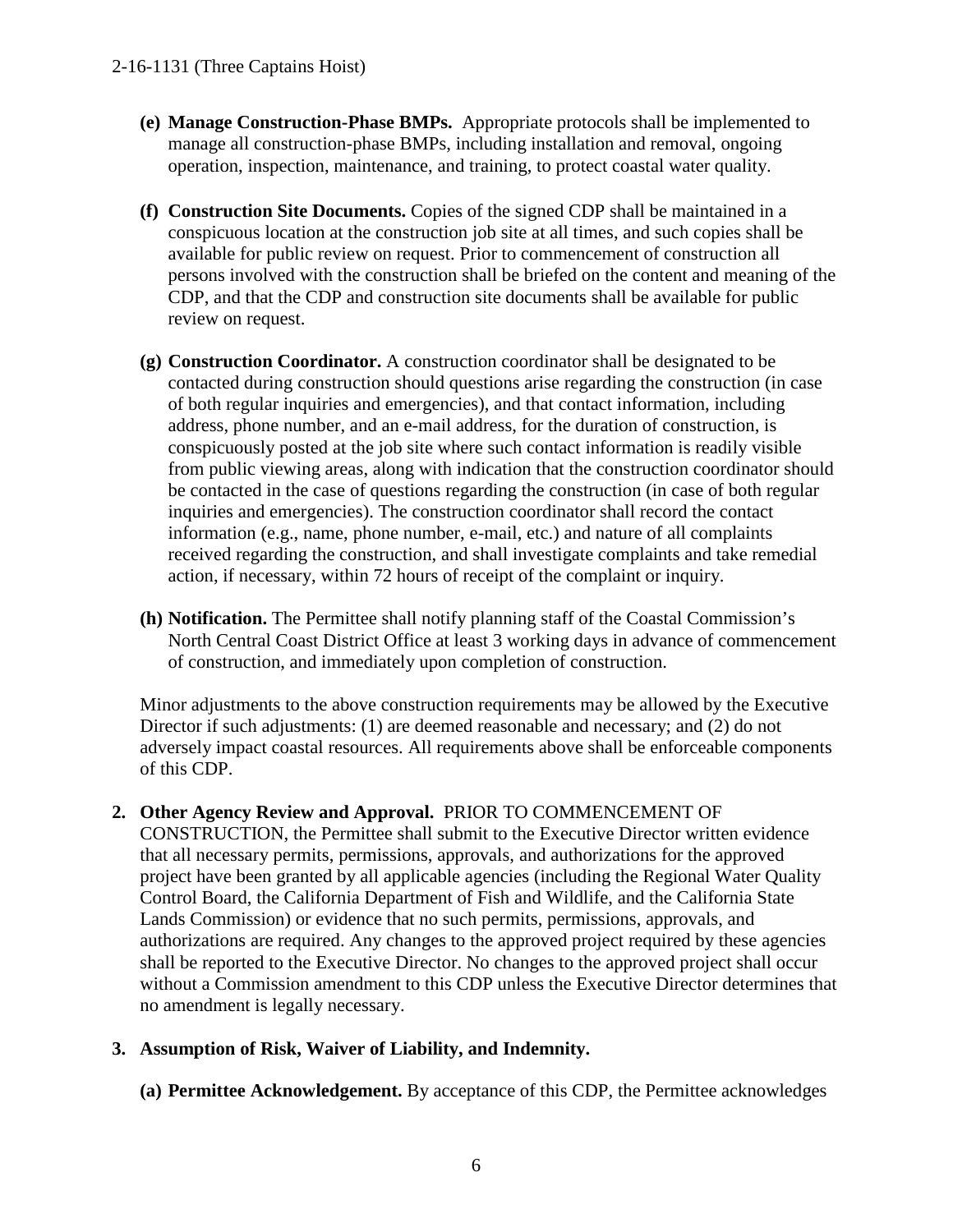and agrees: (1) that the site may be subject to hazards, including but not limited to ocean waves, storms, tides, tsunamis, and flooding, all of which may worsen with sea level rise; (2) to assume the risks to the Permittee and the property that is the subject of this CDP of injury and damage from such hazards in connection with this permitted development; (3) to unconditionally waive any claim of damage or liability against the Commission, its officers, agents, and employees for injury or damage from such hazards; and (4) to indemnify and hold harmless the Commission, its officers, agents, and employees with respect to the Commission's approval of the project against any and all liability, claims, demands, damages, costs (including costs and fees incurred in defense of such claims), expenses, and amounts paid in settlement arising from any injury or damage due to such hazards.

**(b) Harbor District Acknowledgement.** PRIOR TO ISSUANCE OF THE CDP, the Permittee shall submit: (1) a copy of an agreement, in a form and content acceptable to the Executive Director, between the Permittee and the San Mateo County Harbor District incorporating all of the above terms of subsection (a) of this condition; and (2) a written agreement by the San Mateo County Harbor District, in a form and content acceptable to the Executive Director, providing that upon termination of the Permittee's lease of the property that is the subject of this CDP, the San Mateo County Harbor District agrees (i) to be bound by the terms of subsection (a) of this condition if it becomes the owner of the possessory interest in such property, and (ii) to include a provision in any subsequent lease of such property requiring the lessee to submit a written agreement to the Commission, for the review and written approval of the Executive Director, incorporating all of the terms of subsection (a) of this condition.

## **IV. FINDINGS AND DECLARATIONS**

## **A. PROJECT LOCATION**

The proposed project area is located on Johnson Pier in Pillar Point Harbor. Pillar Point Harbor is five miles north of Half Moon Bay in the unincorporated community of Princeton-by-the-Sea in San Mateo County (see **[Exhibit 1](https://documents.coastal.ca.gov/reports/2018/2/th8a/th8a-2-2018-exhibits.pdf)**). The Harbor is protected by outer and inner breakwaters constructed of pervious rubble/rock material, and it accommodates both commercial and recreational boating and fishing uses. There are 122 commercial fishing boats, ten commercial sport fishing boats, and 225 recreational vessels that berth at Pillar Point Harbor. It is a very active, working harbor that is open to the public.

Johnson Pier is a commercial fishing hub along this part of the California coast and is a base for one of California's top operating commercial fishing fleets. King salmon, Dungeness crab, and squid are the prime catches during the Harbor's busiest fishing seasons, and an average of 6 million pounds of fish is brought on-shore at Johnson Pier every year.<sup>[1](#page-6-0)</sup> In 2016, 8,865,358 lbs. of squid and other wetfish, 3,306,168 million lbs. of Dungeness crab, 83,727 lbs. of salmon, 356,920 lbs. of groundfish, and 82,131 lbs. of other types of fish were brought on-shore at Pillar

<span id="page-6-0"></span> $\overline{a}$ <sup>1</sup> Personal communication/e-mail from John Draper, Assistant Harbor Master, San Mateo County Harbor District, January 14, 2015.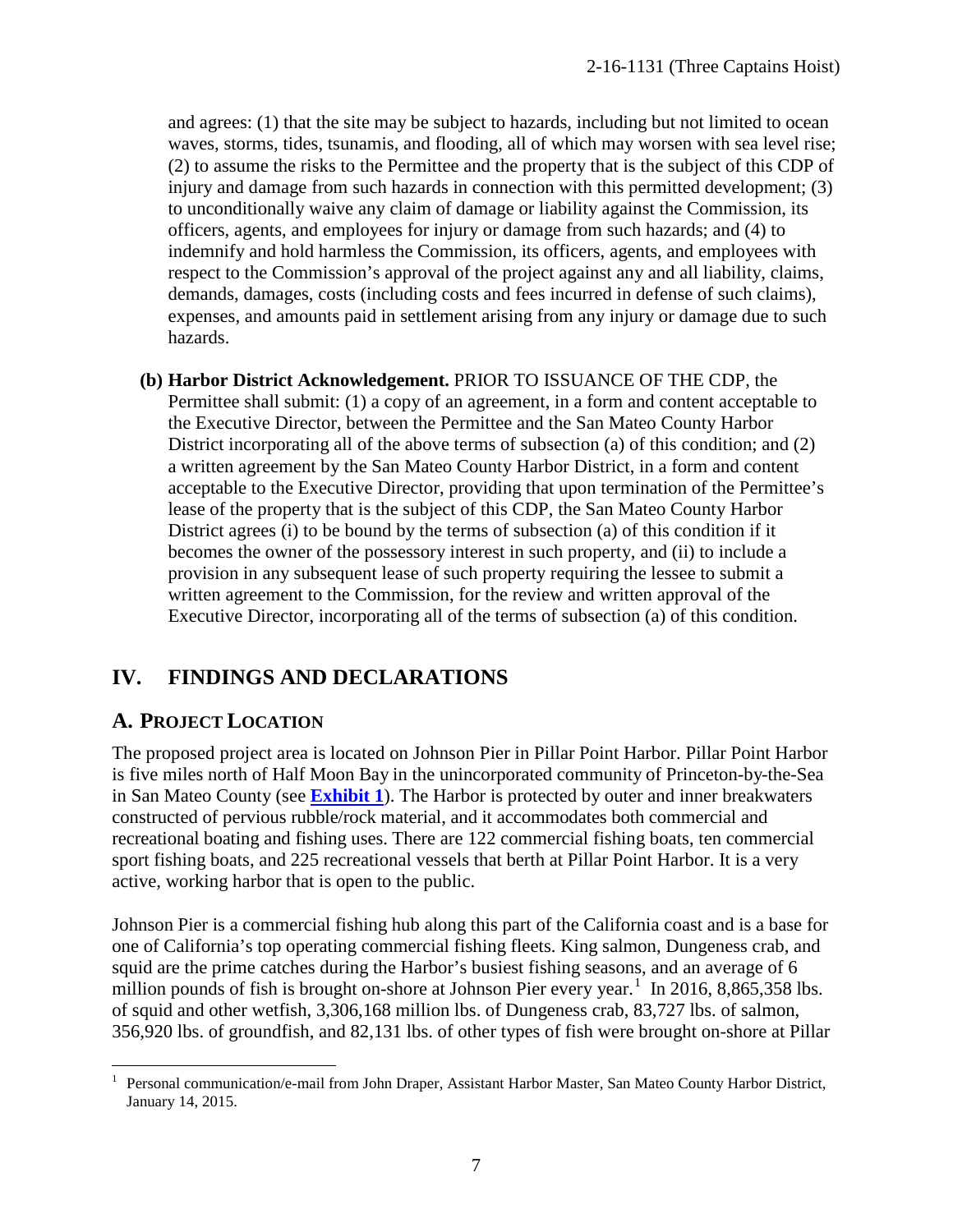Point Harbor via Johnson Pier.<sup>[2](#page-7-0)</sup> Johnson Pier is L-shaped with a 7,300 square-foot pier head that contains a 3,762 square-foot building occupied by three fish-buying tenants, one of which is the Applicant, Three Captains Sea Products. In addition to the fish buyers building, the pier accommodates storage areas and hoists for the tenants, commercial berths, a fueling dock, and pump-out station (**[Exhibit 2](https://documents.coastal.ca.gov/reports/2018/2/th8a/th8a-2-2018-exhibits.pdf)**). The area where the bulk of fish buying and transport activities occur can experience some congestion due to loading and off-loading activities and equipment located on the pier, such as refrigerated storage containers. The proposed hoist would be installed on the north side of the Johnson Pier head near the work/impound dock (which is used for storing impounded vessels) (**[Exhibit 2](https://documents.coastal.ca.gov/reports/2018/2/th8a/th8a-2-2018-exhibits.pdf)**). The Harbor District approved the project and has committed to not storing derelict vessels at the dock while the new hoist is being utilized and operated by the Applicant (**[Exhibit 4](https://documents.coastal.ca.gov/reports/2018/2/th8a/th8a-2-2018-exhibits.pdf) and [Exhibit 8](https://documents.coastal.ca.gov/reports/2018/2/th8a/th8a-2-2018-exhibits.pdf)**).

## **B. PROJECT DESCRIPTION**

The Applicant operates a commercial fish-buying/distribution business as allowed by its lease agreement with the Harbor District. The Applicant is one of three tenants operating commercial, wholesale businesses for buying and the distribution of fish at the southeast end of Johnson Pier. At Pillar Point Harbor, the buyers operate under leases issued to them by the Harbor District, leases that include authorization to operate up to two hoists per buyer on Johnson Pier. The Applicant currently has one operational hoist and is seeking CDP authorization to install a second hoist.<sup>[3](#page-7-1)</sup> The new hoist would be 19 feet tall (**[Exhibit 3](https://documents.coastal.ca.gov/reports/2018/2/th8a/th8a-2-2018-exhibits.pdf)**), as measured from the base of the pier, with a 21-foot long boom, and a rated capacity to carry/lift a maximum of 1,000 lbs.

The Applicant would implement a plan to maintain safe conditions on the dock after the hoist is installed and in operation. The Safety Plan is designed to limit pedestrian and other use of the dock area in the vicinity when the new hoist is being operated as a means of ensuring safety for other dock users. The Harbor District states the plan satisfactorily addresses the Harbor District's concerns and its staff will monitor the implementation of the Applicant's Safety Plan. The Harbor District has also committed to continuing to work with the Applicant, as well as all existing Pier tenants, to further manage operations and traffic in the area once the new hoist is installed (**[Exhibit 8](https://documents.coastal.ca.gov/reports/2018/2/th8a/th8a-2-2018-exhibits.pdf)**).

The new hoist would be attached to the surface of the pier and no construction work would be conducted from an area directly over the water. The purpose of the new hoist is to unload and load products and equipment onto and off of authorized fishing vessels at the working dock, from the northeast side of the pier head, depending on available space and use by other docked vessels. The hoist would be operated electronically, connecting to a 15 amp circuit to the existing panel located on the pier, and it would swing out over the boats docked at the pier for loading and off-loading items.

<span id="page-7-0"></span><sup>&</sup>lt;sup>2</sup> Personal communication/e-mail from John Moren, Director of Operations, San Mateo County Harbor District, August 24, 2017.

<span id="page-7-1"></span> $3$  Note that the Applicant installed a second hoist without CDPs in 2014, but that hoist has since been removed.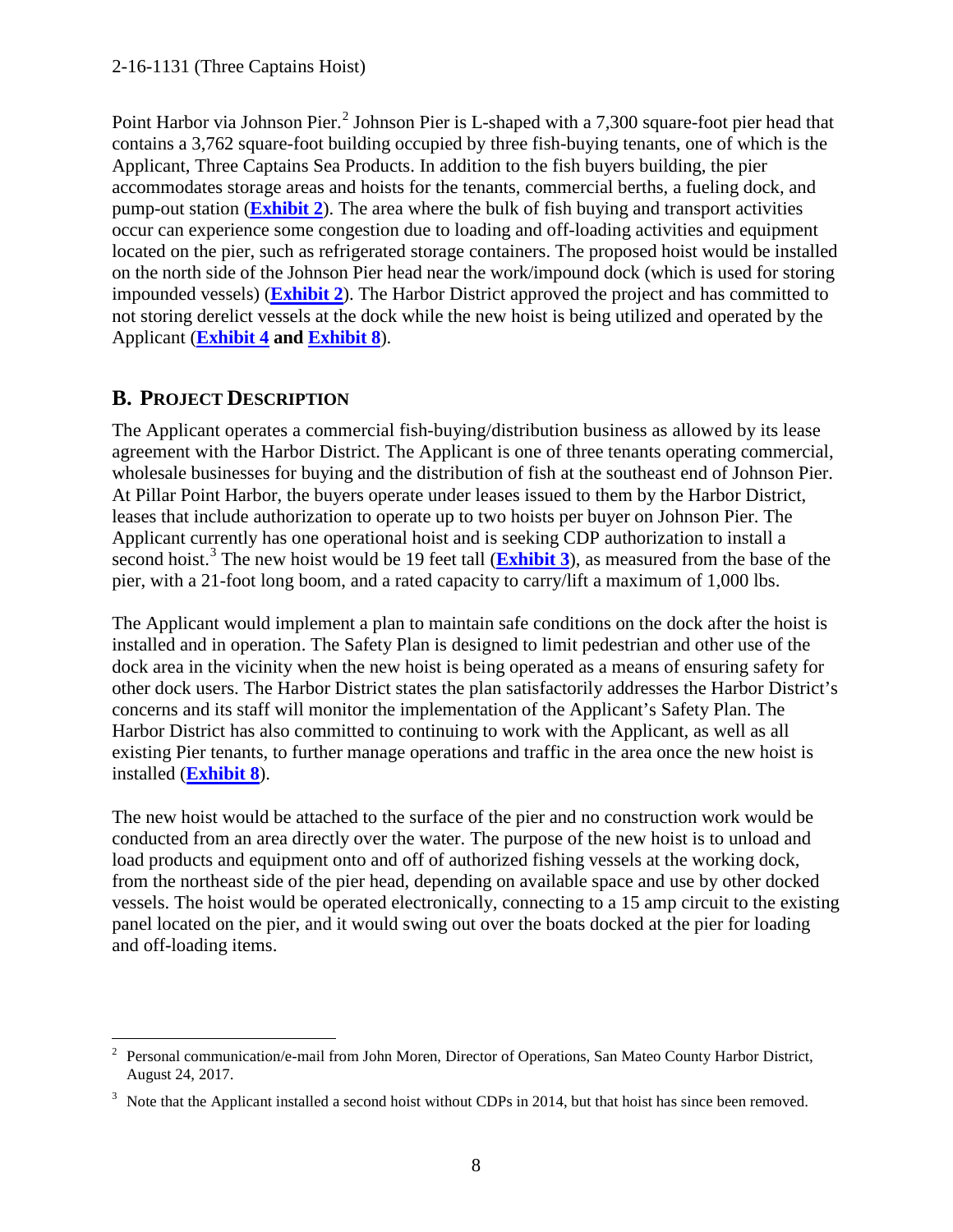## **C. STANDARD OF REVIEW**

The proposed project is located over Harbor waters within the retained coastal development permit jurisdiction of the Coastal Commission, and thus the standard of review is Chapter 3 of the Coastal Act.

## **D. COMMERCIAL FISHING AND RECREATIONAL BOATING FACILITIES**

#### **Applicable Policies**

Coastal Act Sections 30234 and 30234.5 require the protection, and where feasible the upgrading, of facilities that provide services for commercial and recreational fishing, and recognizes the economic importance of fishing activities. Coastal Act Section 30255 gives coastal-dependent developments priority over other developments at the shoreline, and directs that they be developed within reasonable proximity to the uses they support.

*Section 30234: Facilities serving the commercial fishing and recreational boating industries shall be protected and, where feasible, upgraded. Existing commercial fishing and recreational boating harbor space shall not be reduced unless the demand for those facilities no longer exists or adequate substitute space has been provided. Proposed recreational boating facilities shall, where feasible, be designed and located in such a fashion as not to interfere with the needs of the commercial fishing industry.* 

*Section 30234.5: The economic, commercial, and recreational importance of fishing activities shall be recognized and protected.*

*Section 30255: Coastal-dependent developments shall have priority over other developments on or near the shoreline. Except as provided elsewhere in this division, coastal-dependent developments shall not be sited in a wetland. When appropriate, coastal-related developments should be accommodated within reasonable proximity to the coastal-dependent uses they support.* 

The Coastal Act defines coastal-dependent and coastal-related as follows:

*Section 30101: "Coastal-dependent development or use" means any development or use which requires a site on, or adjacent to, the sea to be able to function at all.* 

*Section 30101.3: "Coastal-related development" means any use that is dependent on a coastal-dependent development or use.* 

### **Consistency Analysis**

Commercial and recreational fishing and recreational boating are Coastal Act coastal-dependent and priority uses that cannot function without sufficient facilities. Fishing fleets currently have the ability to on-load fishing equipment and off-load their catches at Johnson Pier where fishbuying tenants operate. The Applicant (as well as the two other wholesale tenants) serves as a link between commercial fisheries and those consumers wishing to purchase seafood products. The three top-grossing fishing seasons for Pillar Point Harbor include Dungeness crab, king salmon, and squid seasons. Crab season is between mid-November and June, squid season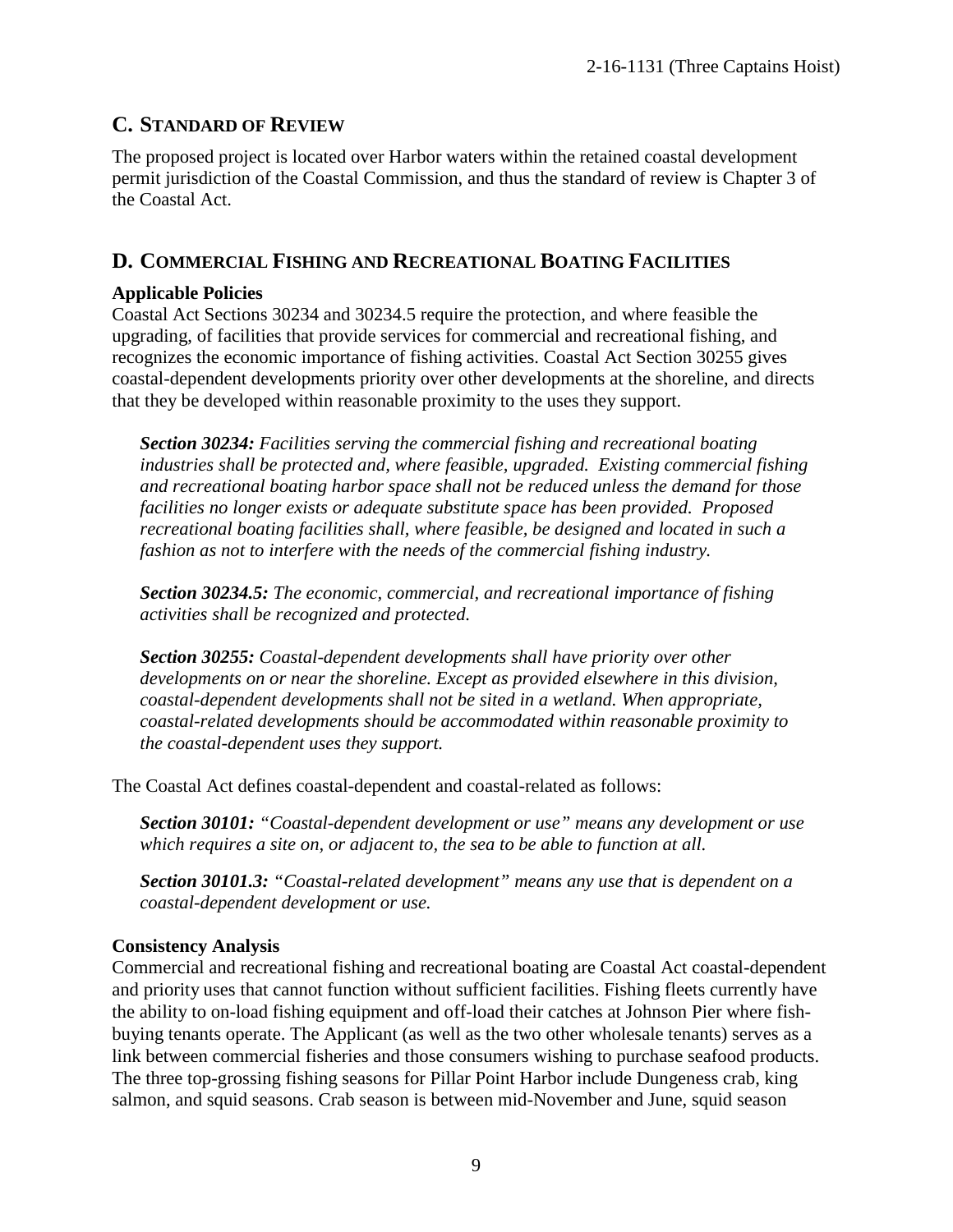#### 2-16-1131 (Three Captains Hoist)

overlaps and extends from mid-October to the end of March, and salmon season begins in April and extends through the end of September. Thus, Johnson Pier is in active use by the commercial fishing industry throughout the entire year. The equipment on-loading and fish off-loading conducted on and from Johnson Pier during fishing season is a high priority, coastal-dependent use and as such must be afforded the required protections under the Coastal Act.

A hoist is an essential piece of equipment necessary for loading and off-loading the vessels that transport fishery products to be sold wholesale. The Applicant, the two other commercial tenants, and fishing fleets, all rely heavily on having working hoists on the pier to facilitate and support their respective industry-related activities. There are currently four operational hoists located on Johnson Pier operated by the existing three tenants: Pillar Point Seafood operates two hoists, Morning Star Fisheries operates one hoist, and the Applicant operates one hoist. The Applicant's existing hoist is located at the back of the fish-buying building, Pillar Point Seafood's two existing hoists are located on the south side of the pier head, and Morning Star Fisheries has a single hoist located on the northwest side of the pier (**[Exhibit 2](https://documents.coastal.ca.gov/reports/2018/2/th8a/th8a-2-2018-exhibits.pdf)**). Fishing vessels are off-loaded at the pier and the buyers load their purchases directly onto refrigerated trucks. The products are then transported by the buyers via truck to their respective customers.

Each tenant leases approximately 1,250 square feet of area on the pier and is allowed under their respective leases to have up to two hoists each, contingent upon obtaining authorization for the hoist locations from the Harbor District. The Harbor District authorized the Applicant to install the new hoist at the proposed, specified location after taking into consideration the needs of the working dock, the needs of the other tenants, and the constraints created by increased intensification of use. Prior to authorization, the Harbor District and the Applicant evaluated alternative locations for the proposed new hoist taking into consideration the locations of the existing fire protection equipment, freezers, the fueling station, and the operational needs of the other tenants and fishing fleets. Further, the Harbor Master manages the harbor, including the traffic and use areas at Johnson Pier, to the benefit and safety of tenants and the public, and the Harbor District Commission considered these factors relative to the new hoist location when it approved the proposed hoist. The Harbor District plans to continue to monitor the implementation of the Applicant's Safety Plan for operation of the new hoist as safety on the pier remains a priority for the Harbor District and the Applicant (**[Exhibit 8](https://documents.coastal.ca.gov/reports/2018/2/th8a/th8a-2-2018-exhibits.pdf)**).

Currently, fishermen that utilize the Applicant's single existing hoist are required to transport their gear and products from their trucks back and forth from the pier through the inside of the fish-buying building. The current flow of equipment on the pier requires off-loading equipment from a truck, placing it on pallets, and carrying the load inside and through the building to the existing hoist at the back of the building for on-loading onto a vessel. Off-loading requires the same sort of operation in the reverse through the existing building. A hoist installed at the proposed location will reduce such movement through the interior of the building and reduce congestion occurring in front of the buying stations as traffic on the pier in this area during peak usage will be more spread out over the entire dock, as opposed to mainly next to the existing fishbuying buildings. The fishermen delivering to the Applicant will not need to go through the building to transport gear and fish to and from the vessels as the second hoist location provides an additional station, in a less-congested area, for fishermen to unload their catches and to load equipment at the pier. The Applicant can currently unload approximately 7,000 lbs. of fish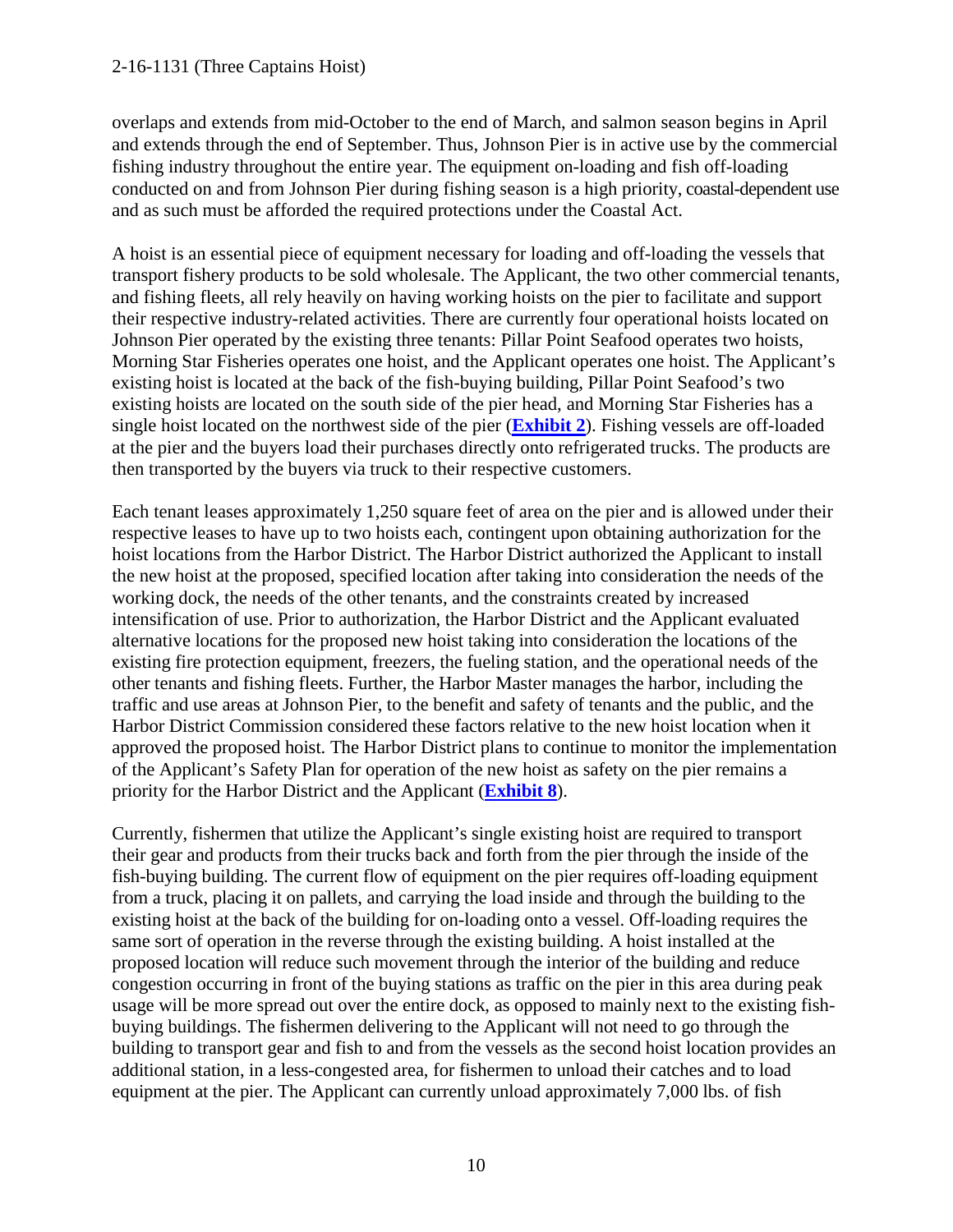product per hour. After installation of the second hoist the Applicant will be able to simultaneously unload multiple boats with two hoists, thereby making the unloading process more efficient and productive. Access to and from the dock or the ability for fishermen to unload catch or load pots (and other gear) will be easier, as well.

While the proposed new hoist would mainly facilitate the operations of the Applicant, the other tenants could also benefit from the installation of the new hoist. The Applicant's lease requires that the "tenant shall cooperate with all other tenants of Landlord who will be operating enterprises in the vicinity…" The other wholesale tenants at Johnson Pier have the opportunity to use the hoist upon occasion should their respective hoists become temporarily inoperable.<sup>[4](#page-10-0)</sup> The Applicant indicates that Morning Star Fisheries can use the hoist during the start of the crab season to relieve pressure/congestion on the west side of the pier and at the season's end to unload crab pots. Either of the other tenants would also be able to use the hoist in the event of an emergency. The location of the hoist would not conflict with the use of the fuel dock by vessels as fueling occurs on the east side of the main stem of the pier, away from the location of the proposed new hoist (**[Exhibit 2](https://documents.coastal.ca.gov/reports/2018/2/th8a/th8a-2-2018-exhibits.pdf)**).[5](#page-10-1)

Construction of the new hoist would occur on two, half days in the early morning. Fishing and fish-buying activities would continue during the construction activities. The existing Harbor District tenant leases require an unobstructed, 15-foot minimum length along the pier for forklift and truck access, and the construction would not interfere with the use of this restricted corridor, including because construction of the new hoist would occur along the edge of the pier stem.

The dock area immediately adjacent to the proposed new hoist location currently provides storage space for each tenant. Congestion in the area where the pier stem meets the pier head could be increased due to the proposed new hoist, and adjacent fishing operators on Johnson Pier have raised some concerns that such congestion would be to their detriment. While there may be some validity to this argument, the Harbor District thoughtfully considered all options to address their tenants' concerns, and ultimately decided that the hoist location was appropriate and would allow all of their tenants, including the Applicant, adequate services on the Pier. And the Harbor District has indicted that it intends to continue to work, as they have been, with all tenants to manage operations and traffic in the area.<sup>[6](#page-10-2)</sup> The Harbor Master and/or District Harbor Patrol staff can easily respond and prioritize uses during construction and fish-buying activities, should conflicts arise.

The addition of the subject new hoist will also help to promote the economic and commercial needs of the commercial fishing industry as a whole, as expressed in public comments from various members of the commercial fishing community (**[Exhibit 6](https://documents.coastal.ca.gov/reports/2018/2/th8a/th8a-2-2018-exhibits.pdf)**). Specifically, the new hoist

 $\overline{a}$ 

<span id="page-10-0"></span><sup>&</sup>lt;sup>4</sup> Personal communication from Scott Grindy, Acting General Manager, San Mateo County Harbor District, December 2014.

<span id="page-10-1"></span><sup>&</sup>lt;sup>5</sup> Note that at one time the Applicant proposed a hoist on the south side of the dock, and this raised issues for some with respect to the fuel dock, and now proposes it on the opposite side of the pier, including avoiding those concerns.

<span id="page-10-2"></span><sup>6</sup> Personal communication from Steve McGrath, General Manager, San Mateo County Harbor District, August 2017.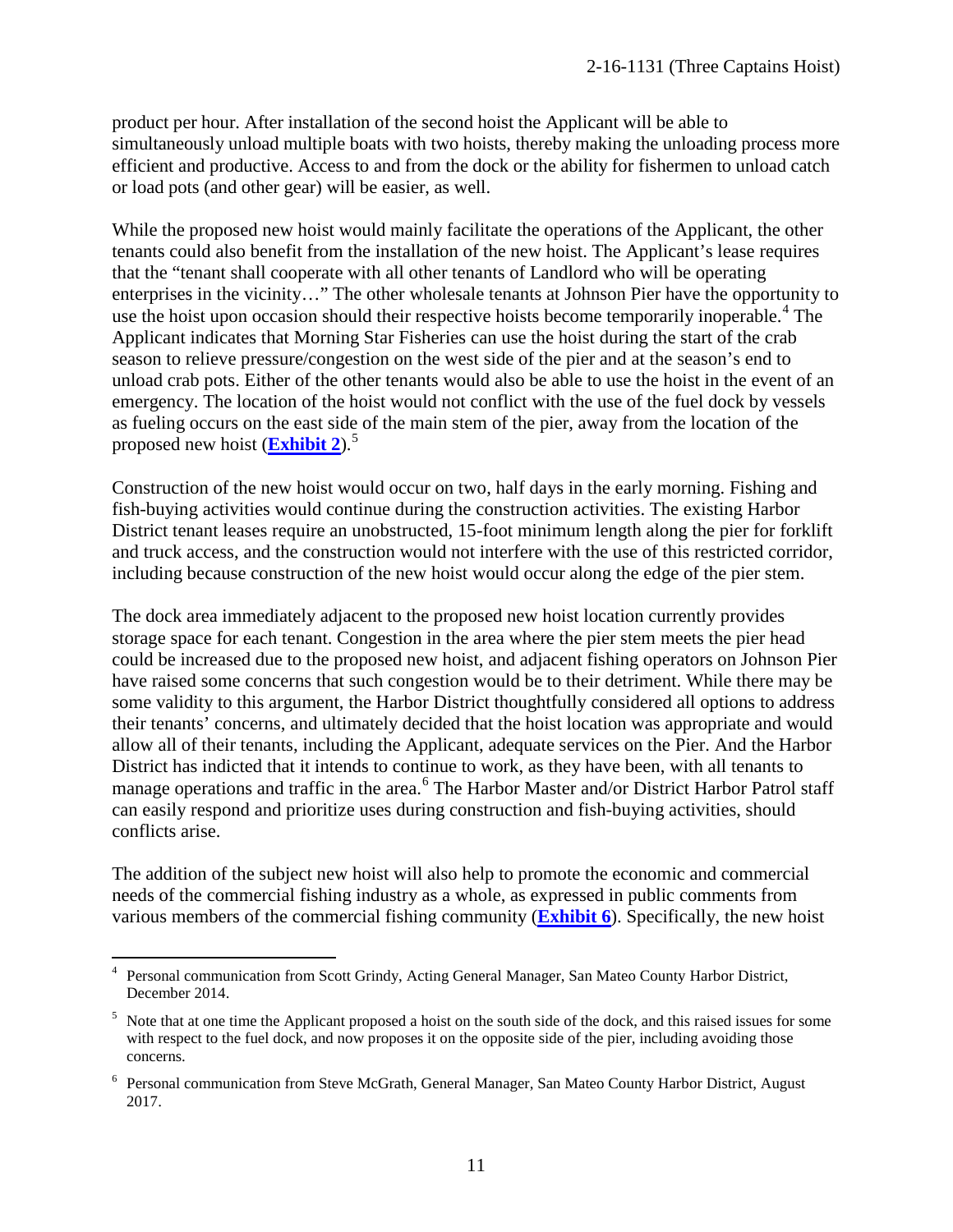will provide an additional unloading station for the fishermen, which will allow an increase in the number of boats that can be unloaded concurrently and more quickly. The faster that fishing crews unload their catches the sooner they can go back out to sea to continue fishing, in turn moving greater quantities of fish product more quickly across the pier. This, in turn, will generate additional revenue for the tenants of the pier, as well as for the Harbor District. The Harbor District believes that the additional hoist will benefit the commercial fishing industry operations at Pillar Point Harbor as a whole. The Harbor District further indicates that even with the costs associated with added wear and tear of having a new hoist on the pier, it is reasonable that the additional revenue generated will provide an overall benefit.<sup>[7](#page-11-0)</sup> The improvements would serve both the commercial fishing businesses and recreational boaters that use Johnson Pier and the harbor.

Thus, installation of the new hoist is vital and beneficial to the commercial fishing industry as it contributes to the off-loading of approximately 6 million pounds of sea products brought onshore at Pillar Point Harbor. In a letter dated August 16, 2017 (**[Exhibit 7](https://documents.coastal.ca.gov/reports/2018/2/th8a/th8a-2-2018-exhibits.pdf)**), the Executive Director of the California Fish and Game Commission wrote Chair Bochco and the Commission asking the Commission to support California's coastal fishing communities by taking their infrastructure and economic needs into consideration when approving coastal development projects. The proposed project in this case is one of these projects, and it will ensure the protection of California's maritime heritage and the economic well-being of coastal fishing communities along the coast. Installation of the new hoist augments the existing commercial fishing operations by improving the efficiency of off-loading products and promoting continued commercial fishing and associated uses at Johnson Pier. Therefore, the proposed project is consistent with Sections 30234, 30234.5 and 30255 of the Coastal Act.

## **E. PUBLIC ACCESS AND RECREATION**

## **Applicable Policies**

Coastal Act Sections 30210 and 30212(a) require the provision of, and provide protections for, public access and recreation consistent with public safety needs and the need to protect fragile coastal resources. Coastal Act Section 30211 requires that development not interfere with the public's right of access to the sea and the use of dry sand and rocky coastal beaches extending landward to the first edge of terrestrial vegetation. Section 30213 provides for the protection of free and lower cost access, and Section 30240(b) requires that development in areas adjacent to recreation areas be compatible with and not significantly degrade those areas. Applicable policies include:

*Section 30210: In carrying out the requirement of Section 4 of Article X of the California Constitution, maximum access, which shall be conspicuously posted, and recreational opportunities shall be provided for all the people consistent with public safety needs and the need to protect public rights, rights of private property owners, and natural resource areas from overuse.*

<span id="page-11-0"></span> $\overline{a}$ 7 Personal communication from Steve McGrath, General Manager, San Mateo County Harbor District, August 2017.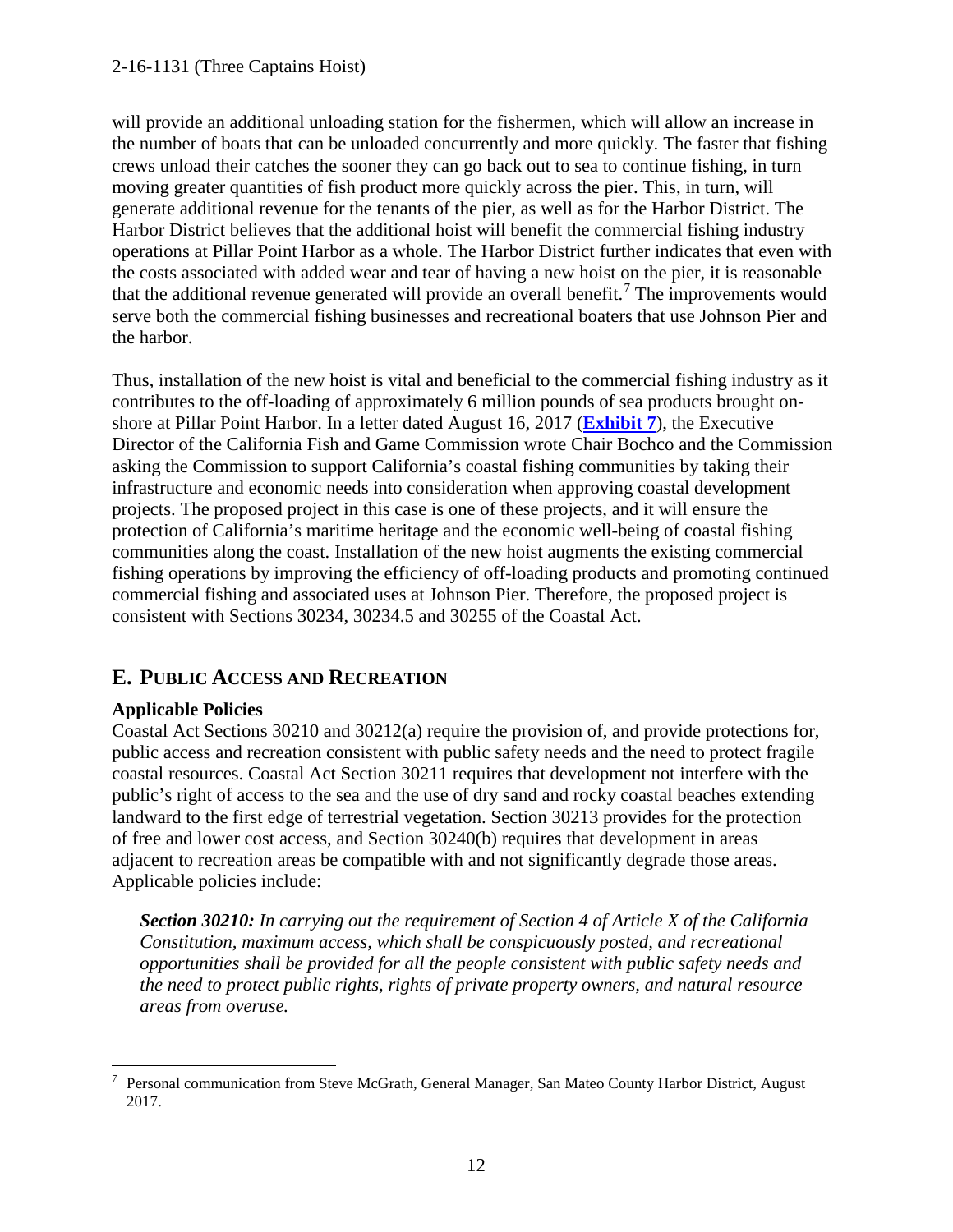*Section 30211: Development shall not interfere with the public's right of access to the sea where acquired through use or legislative authorization, including, but not limited to, the use of dry sand and rocky coastal beaches to the first line of terrestrial vegetation.* 

*Section 30212(a): Public access from the nearest public roadway to the shoreline and along the coast shall be provided in new development projects except where: (1) it is inconsistent with public safety, military security needs, or the protection of fragile coastal resources (2) adequate access exists nearby…* 

*Section 30213: Lower cost visitor and recreational facilities shall be protected, encouraged, and, where feasible, provided. Developments providing public recreational opportunities are preferred.*

#### **Consistency Analysis**

The public beaches and access trails located along the Pillar Point Harbor and Princeton-by-the Sea shoreline provide the public with a variety of recreational opportunities, such as walking trails, beaches, and opportunities for viewing wildlife or watching the sun set (**[Exhibit 5](https://documents.coastal.ca.gov/reports/2018/2/th8a/th8a-2-2018-exhibits.pdf)**). The Coastal Act requires that new development proposals provide maximum access and recreational opportunities to the public, consistent with public safety needs and the protection of natural resources. In addition the above-referenced access opportunities, Pillar Point Harbor also provides recreational boating opportunities for the public. Johnson Pier, as described earlier, is a working, commercial-fishing pier; however, the public has the ability to access it in order to purchase fish products directly from docked fishing boats, as well as to walk along the main stem of the pier. Aside from being able to access Johnson Pier, the public can also experience the coast recreationally by walking along a portion of the California Coastal Trail that extends through the harbor area, including between the existing harbor parking lot and the shoreline.

The proposed new hoist will not impede public access to, from, or along the California Coastal Trail in the area. Nearby coastal access points, including at Perched Beach and Surfers Beach located to the south, and the stretch of beach immediately adjacent to Barbara's Fishtrap restaurant located to the north, will not be affected by installation or operation of the new hoist. There will be no loss of access and recreation for the public. The public can continue to walk on Johnson Pier as currently provided, subject to the temporary restrictions (for safety reasons) associated with harbor activities such as loading and off-loading docked vessels at the new hoist location, where these restrictions are not unlike those that currently apply. The Applicant, as mentioned above, will also implement a Safety Plan to ensure the safety of individuals on the pier while the hoist is operating overhead. The new hoist does not interfere with the public's right of access to the shore or present a conflict with recreational uses in the harbor area. Therefore, and subject to conditions to protect access during construction (**Special Condition 1**), the hoist will not result in impacts to the recreational use or public access in and around the harbor area inconsistent with the public access and recreation policies of the Coastal Act.

#### **F. MARINE RESOURCES**

The Coastal Act protects marine resources and related habitats. Coastal Act Sections 30230, 30231, and 30232 provide: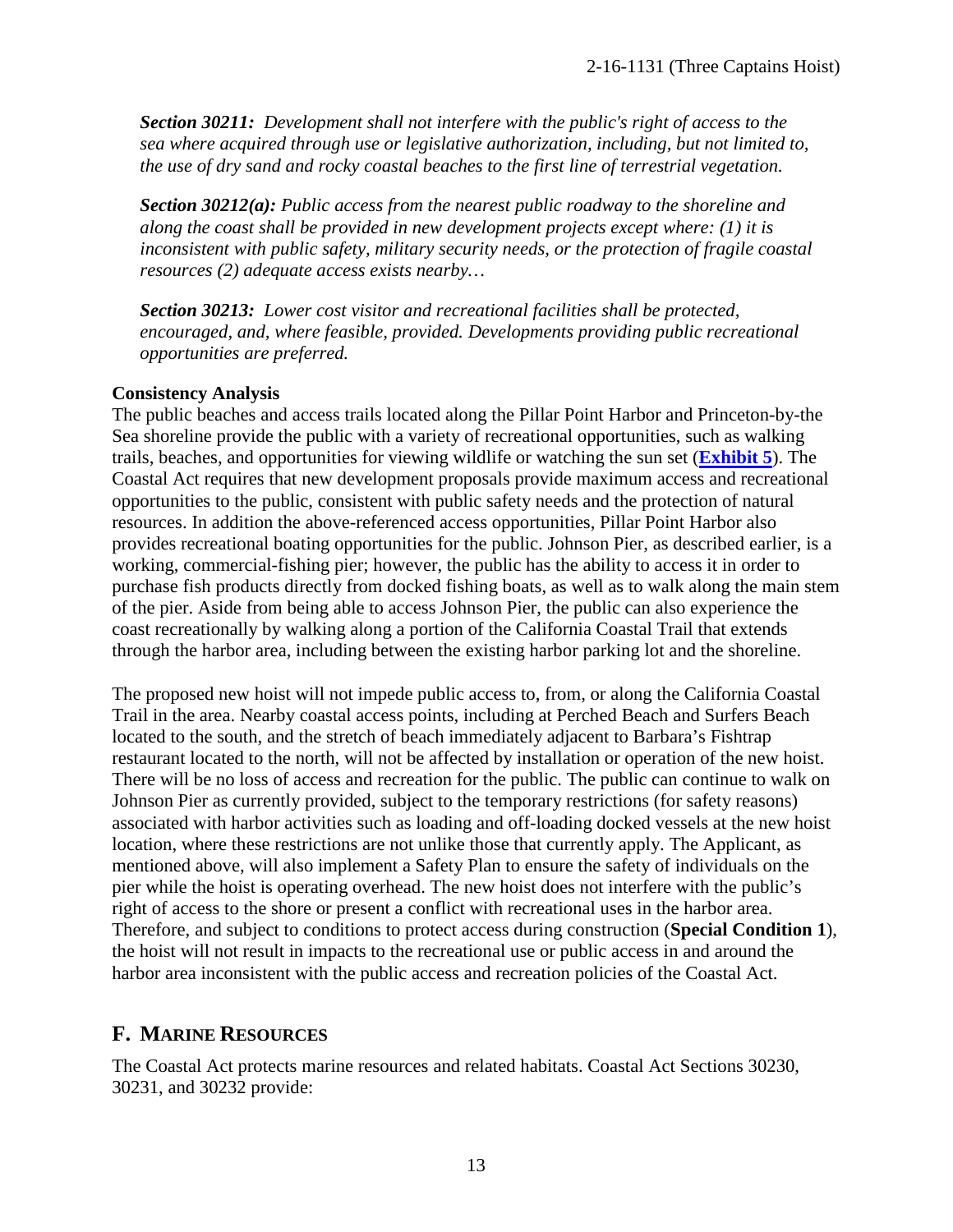*Section 30230: Marine resources shall be maintained, enhanced, and where feasible, restored. Special protection shall be given to areas and species of special biological or economic significance. Uses of the marine environment shall be carried out in a manner that will sustain the biological productivity of coastal waters and that will maintain healthy populations of all species of marine organisms adequate for long-term commercial, recreational, scientific, and educational purposes.* 

*Section 30231: The biological productivity and the quality of coastal waters, streams, wetlands, estuaries, and lakes appropriate to maintain optimum populations of marine organisms and for the protection of human health shall be maintained and, where feasible, restored through, among other means, minimizing adverse effects of waste water discharges and entrainment, controlling runoff, preventing depletion of ground water supplies and substantial interference with surface water flow, encouraging waste water reclamation, maintaining natural vegetation buffer areas that protect riparian habitats, and minimizing alteration of natural streams.* 

*Section 30232: Protection against the spillage of crude oil, gas, petroleum products, or hazardous substances shall be provided in relation to any development or transportation of such materials. Effective containment and cleanup facilities and procedures shall be provided for accidental spills that do occur.*

#### **Consistency Analysis**

Coastal Act Sections 30230 and 30231 require the maintenance, enhancement, and where feasible, the restoration of marine resources, and also requires the biological productivity and quality of coastal waters, streams, wetlands and estuaries be maintained. Based upon an evaluation of habitat types present within the harbor area that was conducted by the Harbor District in 2012 and 2013, ${}^{8}$  ${}^{8}$  ${}^{8}$  the new hoist would not have any direct impacts on federal or state special-status plants. The 2013 site survey found that five special-status wildlife species could occur within the Pillar Point Harbor, and thus in the project area (these include green sturgeon, Chinook salmon, steelhead and Coho salmon). The new hoist would be attached to the surface of the pier and no construction work would be conducted from an area directly over the water, and no impacts to marine mammals are expected. The Applicant, under its existing lease with the Harbor District, is required to comply with all applicable environmental laws and regulations including applying all reasonable measures and Best Management Practices to avoid polluting the land and water from sources originating in, on, or about its facilities. The Applicant is also required to prevent all waste and potential pollutants from being discharged into Harbor waters.

The installation of the new hoist could potentially involve discharge of construction materials into Harbor waters if precautions are not taken to ensure that debris and residual materials are not left on the pier/dock and released into the water. To ensure this is the case, **Special Condition 1**  imposes construction requirements, including best management practices, to ensure coastal resource protection during construction. The work to install the new hoist does not require working within the harbor waters, and measures will be implemented to comply with the

<span id="page-13-0"></span> $\overline{a}$ 8 *Biological Resources Analysis Pillar Point Harbor Dredge, Maintenance, and Repair Projects, One Johnson Pier, Half Moon Bay CA 94019* by Sandra Etchell (August 13, 2012; revised February 21, 2013).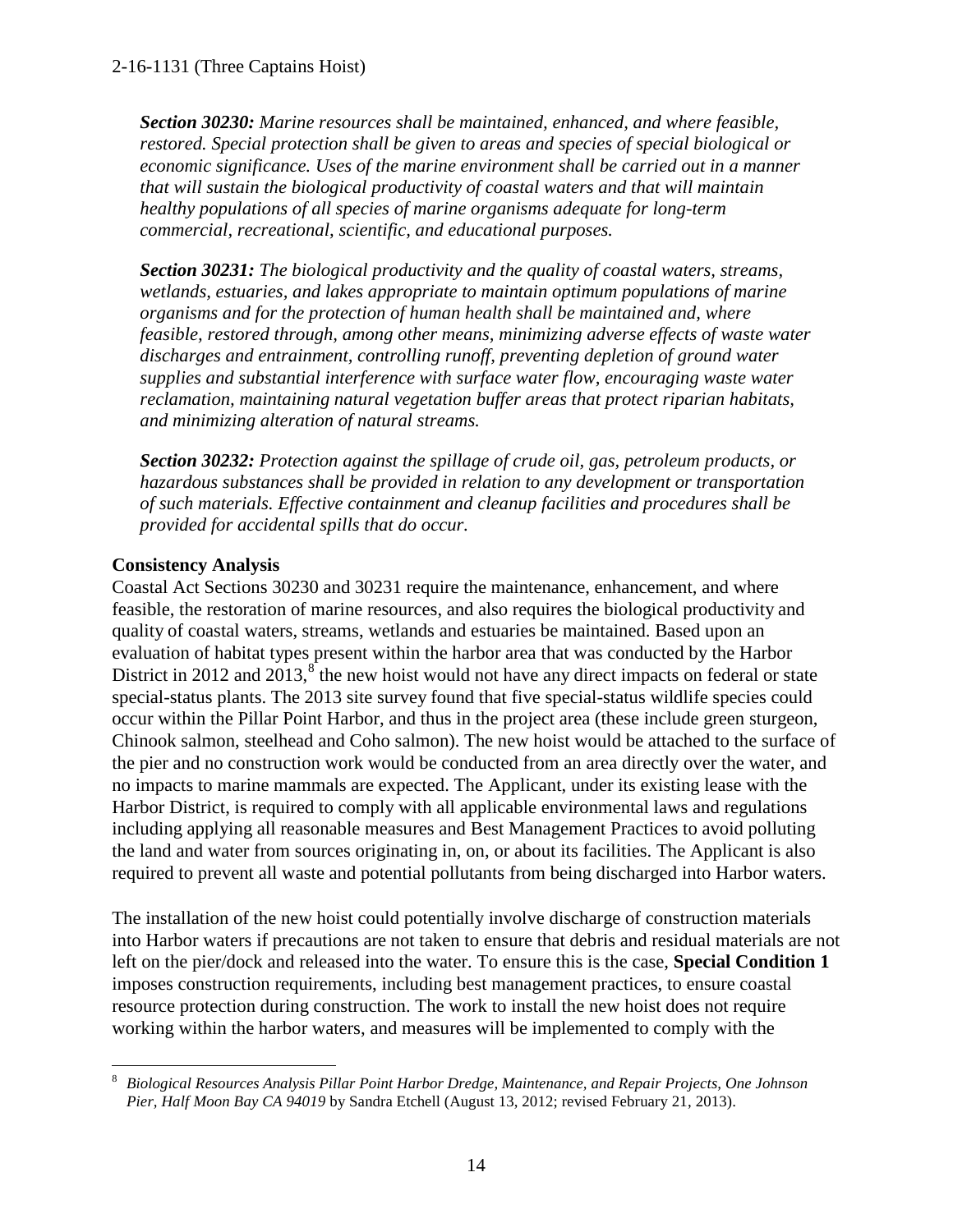Applicant's lease requirements to prevent discharge to adjacent waters. The use of the new hoist will avoid cargo/products from being dumped into the surrounding waters or onto the pier/dock, as required under the tenant's lease and regulatory provisions of the California Regional Water Quality Control Board (RWQCB) and the California Department of Fish and Wildlife (CDFW). **Special Condition 2** requires review and approval from other applicable agencies, such as RWQCB, CDFW, and the State Lands Commission, to ensure compliance with these other requirements and protection of State Tidelands. The Applicant's lease with the Harbor District includes requirements for the protection of harbor waters consistent with Section 30230.

In short, and conditioned, the construction and operation of the new hoist is consistent with Sections 30230, 30231, and 30232 of the Coastal Act regarding maintenance of the biological productivity of coastal waters and protection of marine resources.

# **G. COASTAL HAZARDS**

Coastal Act Section 30253 requires that new development minimize risk to life and property in areas of high flood hazard areas, ensure long-term structural integrity, and avoid landform altering protective measures in the future. Section 30253 states in relevant part:

*30253: New development shall do all of the following:* 

- *(a) Minimize risks to life and property in areas of high geologic, flood, and fire hazard.*
- *(b) Assure stability and structural integrity, and neither create nor contribute significantly to erosion, geologic instability, or destruction of the site or surrounding area or in any way require the construction of protective devices that would substantially alter natural landforms along bluffs and cliffs.*

The proposed project is located in the Pillar Point Harbor in an area that is subject to coastal hazards, including but not limited to ocean waves, storms, tides, tsunamis, and flooding, all of which may worsen with sea level rise. In terms of recognizing and assuming the hazard risks for this type of over water and shoreline development, the Commission's experience in evaluating proposed developments in areas subject to hazards has been that applicants continue to pursue development despite periodic episodes of heavy storm damage and other such occurrences. Development in such dynamic environments is susceptible to damage due to such long-term and episodic processes. Past occurrences statewide have resulted in public costs (through low interest loans, grants, subsidies, direct assistance, etc.) in the millions of dollars. As a means of allowing continued development in areas subject to these hazards while avoiding placing the economic burden for damages onto the people of the State of California, applicants are regularly required to acknowledge site hazards and agree to waive any claims of liability on the part of the Commission for allowing the development to proceed. Accordingly, this approval is conditioned for the Applicant to assume all risks for developing at this location, and to require the Applicant to provide evidence of both the Applicant and the Harbor District acknowledging those risks for this lessee and any others that may make use of the hoist (see **Special Condition 3**). Specifically, **Special Condition 3** requires the Applicant, and through a lease agreement the Harbor District as the lessor, to assume the risks of construction and operation of the hoist, and indemnify the Commission against any damages.